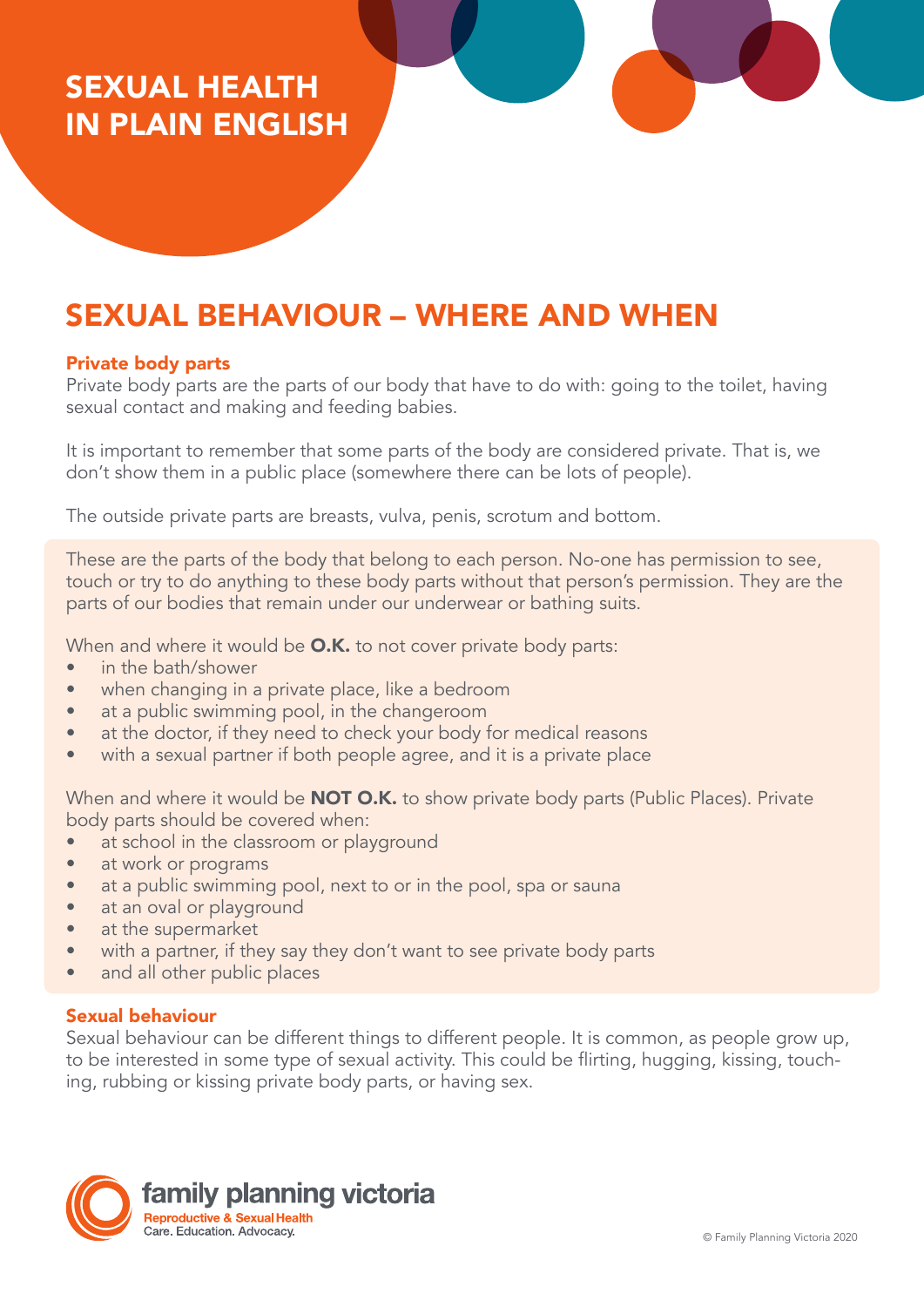These things always need to be talked about with the person you want to do sexy things with and agreed on. This is called consent. Sexual behaviours should make people feel good about themselves. There are laws about when and where people can do sexy things, including age restrictions. (see [Consent and The Law factsheet](https://www.fpv.org.au/assets/resources/Final-Sex-and-the-Law-090718_VT_v1.pdf))

A person might do sexual things on their own, like touching their own penis or vulva. This is called masturbation.

When and where it would be **O.K.** for a person to masturbate:

- in a private place, like their bedroom with the door shut and the curtains closed
- in a private bathroom, with the door shut

When and where it would **NOT** be **O.K.** to masturbate:

- in class
- at work or programs
- at an oval or playground
- at the supermarket
- in any other public place
- at the doctor's
- in front of a partner, if there is not consent (agreement together)

Sexual behaviour with another person can only happen if there is consent. That means both people agree/say 'yes' to doing those sexual things. Those people also get to change their mind if they want. If they say 'No, I've changed my mind', then sexual behaviour must stop.

When and where it is **O.K.** to do sexual things with another person:

- with consent
- if the law says it's okay for your age
- in a private place, like a bedroom

When and where it is **NOT O.K.** to do sexual things with another person:

- when there is no consent
- when the people don't understand what they are consenting to
- if the people are too young ('age of consent' varies across Australia)
- if the people are in the same family
- if the other person is drunk or drug affected
- if the other person is asleep
- if one person is meant to be in charge of the other, like a teacher/coach/carer/babysitter/ support worker/therapist
- in a public place e.g.: swimming pool, work, shops, school, park

### Sexual talking

Sometimes, people want to find out information about sex or talk about a sexual behaviour and experience. Sometimes, talking about sexual things makes people feel uncomfortable. However, it is important to speak to a trusted adult if you have questions about sexy stuff. It's good to think about when and where these conversations could happen.